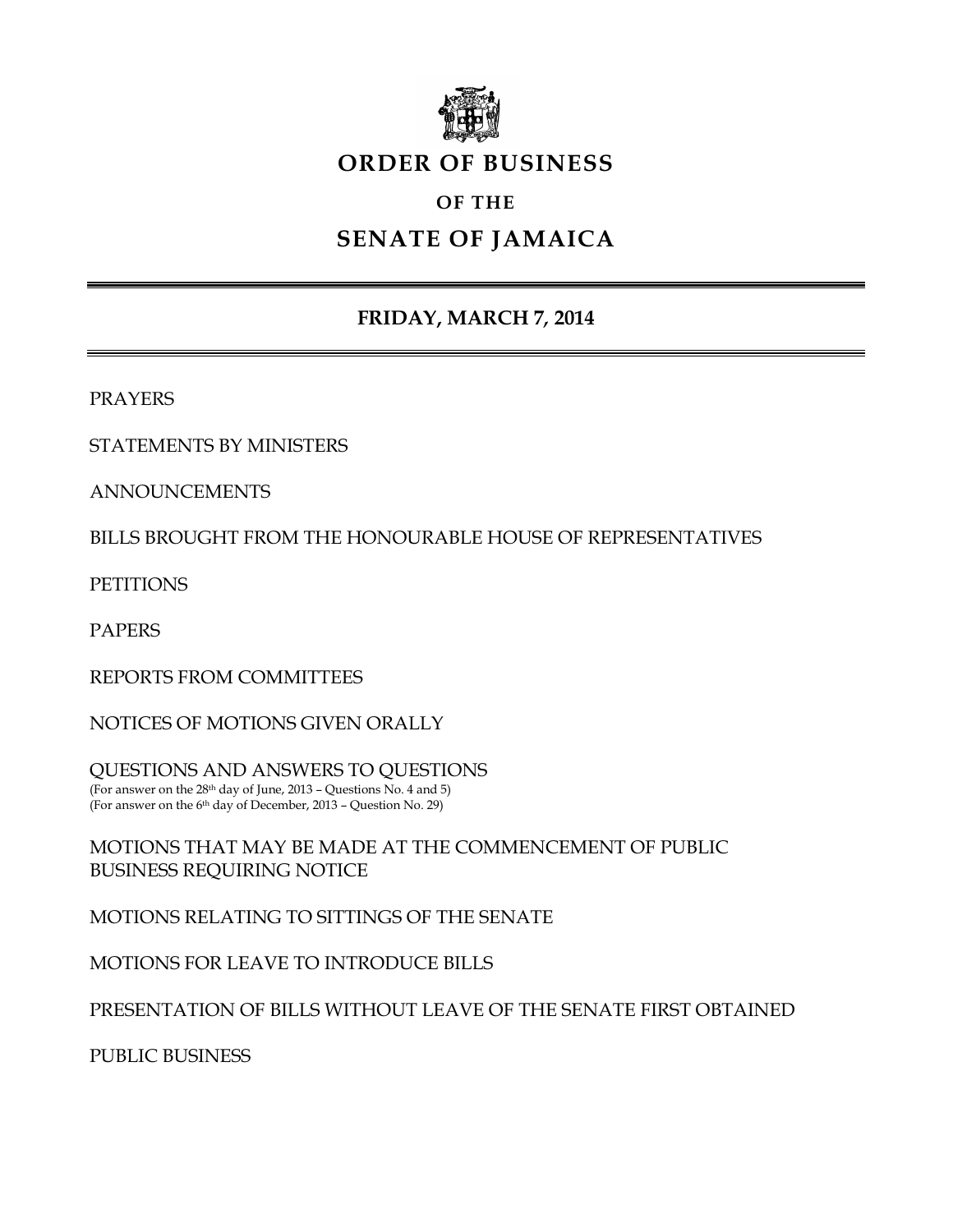# **PRESENTATION OF BILLS WITHOUT LEAVE OF THE SENATE FIRST OBTAINED**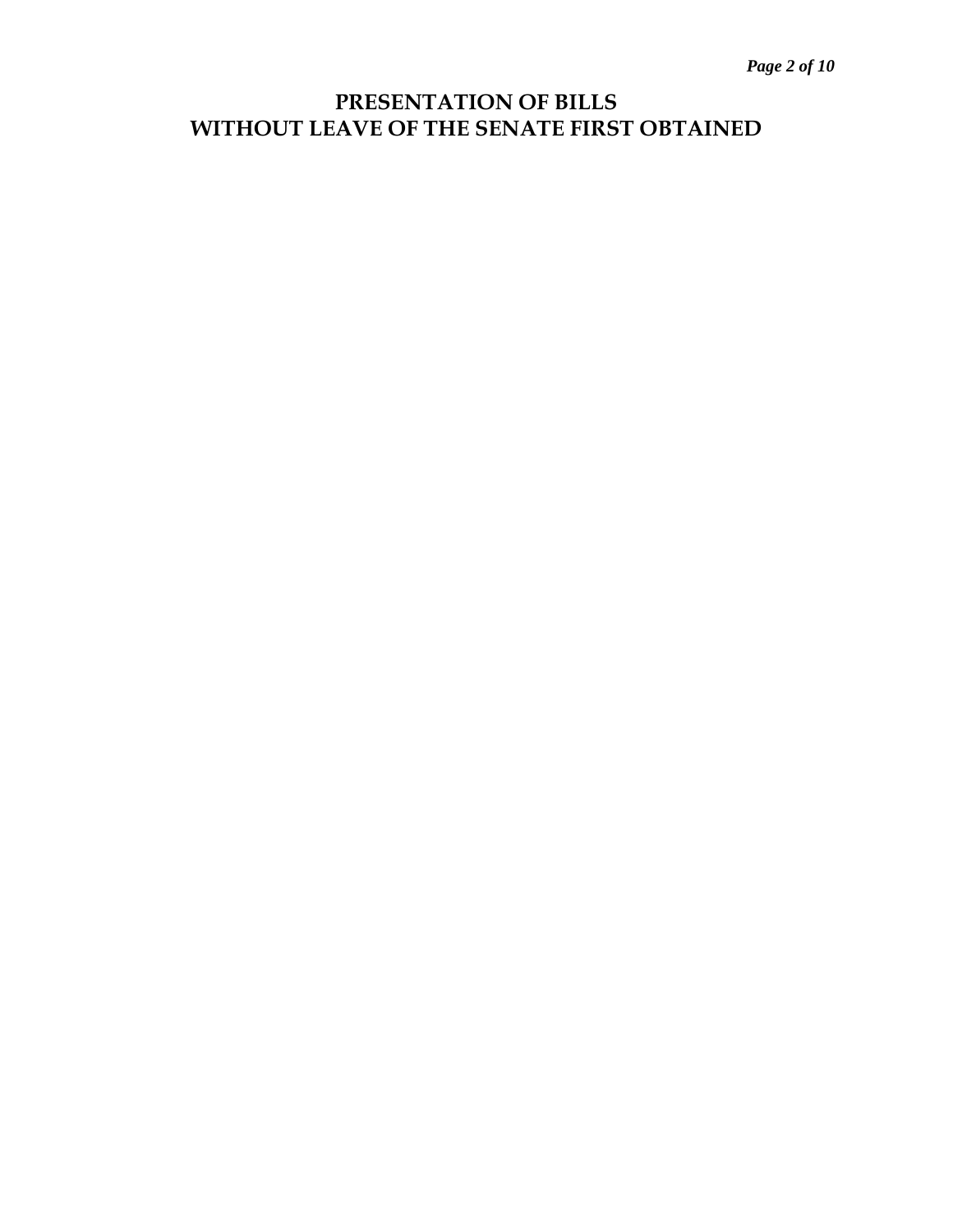# **GOVERNMENT BUSINESS**

**1.** The Senate to continue debate on the motion that a Bill entitled "*AN ACT to Make provision for the disruption and suppression of criminal organizations; and for related matters*" be now read a second time.

Notice of second reading given on 21.02.2014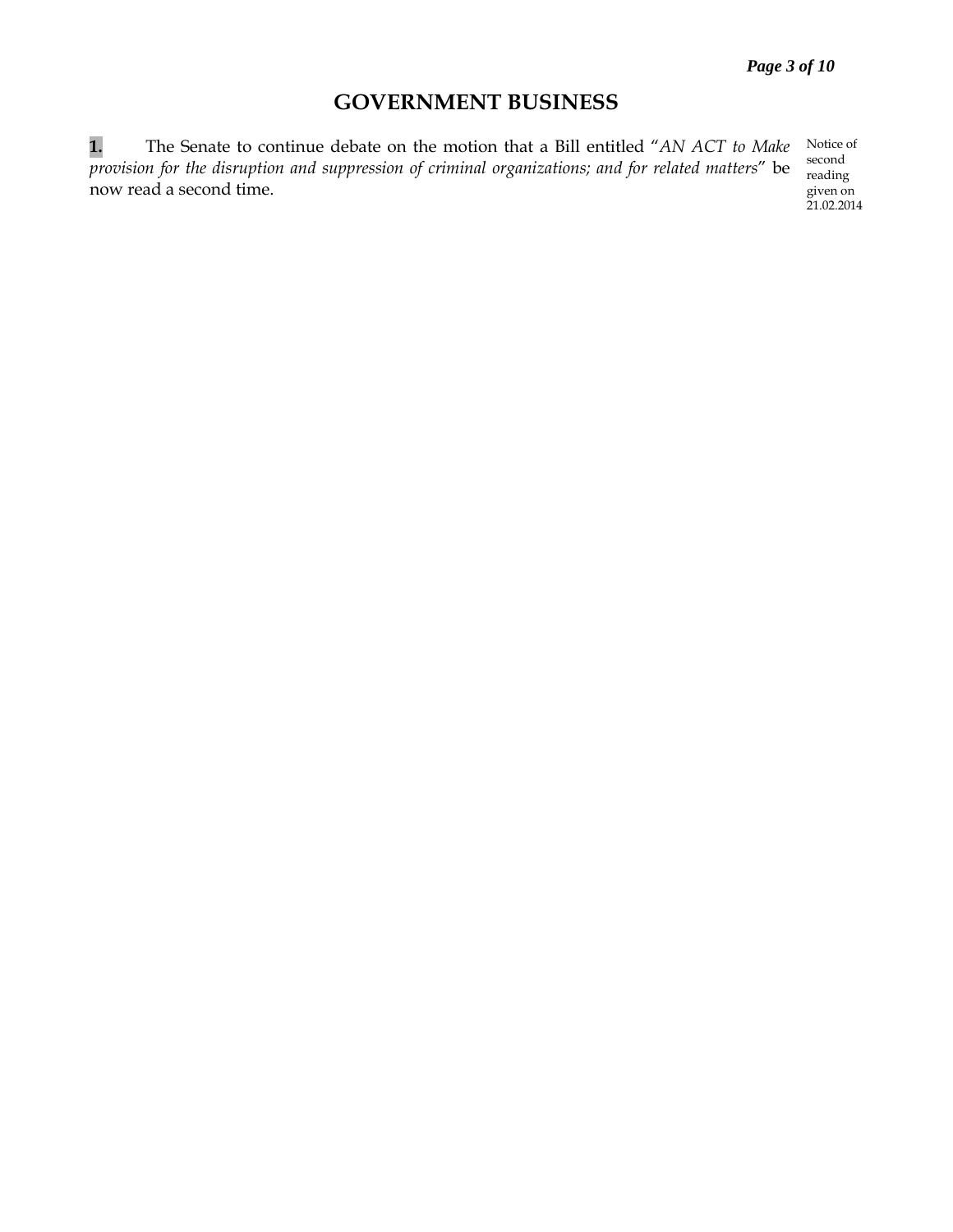## **PRIVATE MEMBERS' MOTIONS**

#### **NOTICE GIVEN ON FRIDAY, 29TH JUNE, 2012**

## **1. Senator Knight – To move – [No. 1]**

BE IT RESOLVED that the Report of the Standing Orders Committee of the Senate on its deliberations on a Private Members' Motion regarding lunch break during sittings of the Senate, which was laid on the Table of the Senate on the 29<sup>th</sup> day of June, 2012, be approved;

BE IT FURTHER RESOLVED that the recommendations contained in the draft report be adopted and the draft amendments, having been accepted by the Standing Orders Committee, be approved, notwithstanding Standing Order 84:

AND BE IT FURTHER RESOLVED that the amendments be incorporated in the Standing Orders.

#### **NOTICE GIVEN ON FRIDAY, 22ND FEBRUARY, 2013**

## **2. Senator Johnson Smith – To move – [No. 4]**

WHEREAS it is indisputable that education is most often necessary for personal economic mobility, and an educated population is fundamental to our nation's development;

AND WHEREAS the number of unemployed women in Jamaica is almost twice the number of unemployed men and this has been the case for many years;

AND WHEREAS for more than 10 years, almost 20% of live births in Jamaica have been to adolescents between the ages of 10 and 19;

AND WHEREAS empirical data show that, without intervention, girls who get pregnant are less likely to fulfil their academic and economic potential and that of their children, and this inures to their individual detriment as well as to the overall detriment of national development;

AND WHEREAS section 31 of the regulations to the *Education Act* compels the expulsion from school of adolescents girls who become pregnant, but does not mandate their re-admission to the formal education system;

AND WHEREAS the *Education Act* provides for no consequence for the male involved in the pregnancy, which is in itself discriminatory on the basis of gender and accordingly contravenes the principles of non-discrimination set out in section 13 of the *Constitution of Jamaica*:

BE IT RESOLVED that this Honourable Senate call upon the Government to amend section 31 of the regulations to the *Education Act* in such terms as will ensure that every Jamaican girl, regardless of circumstances, is entitled to completion of her formal education at the secondary level.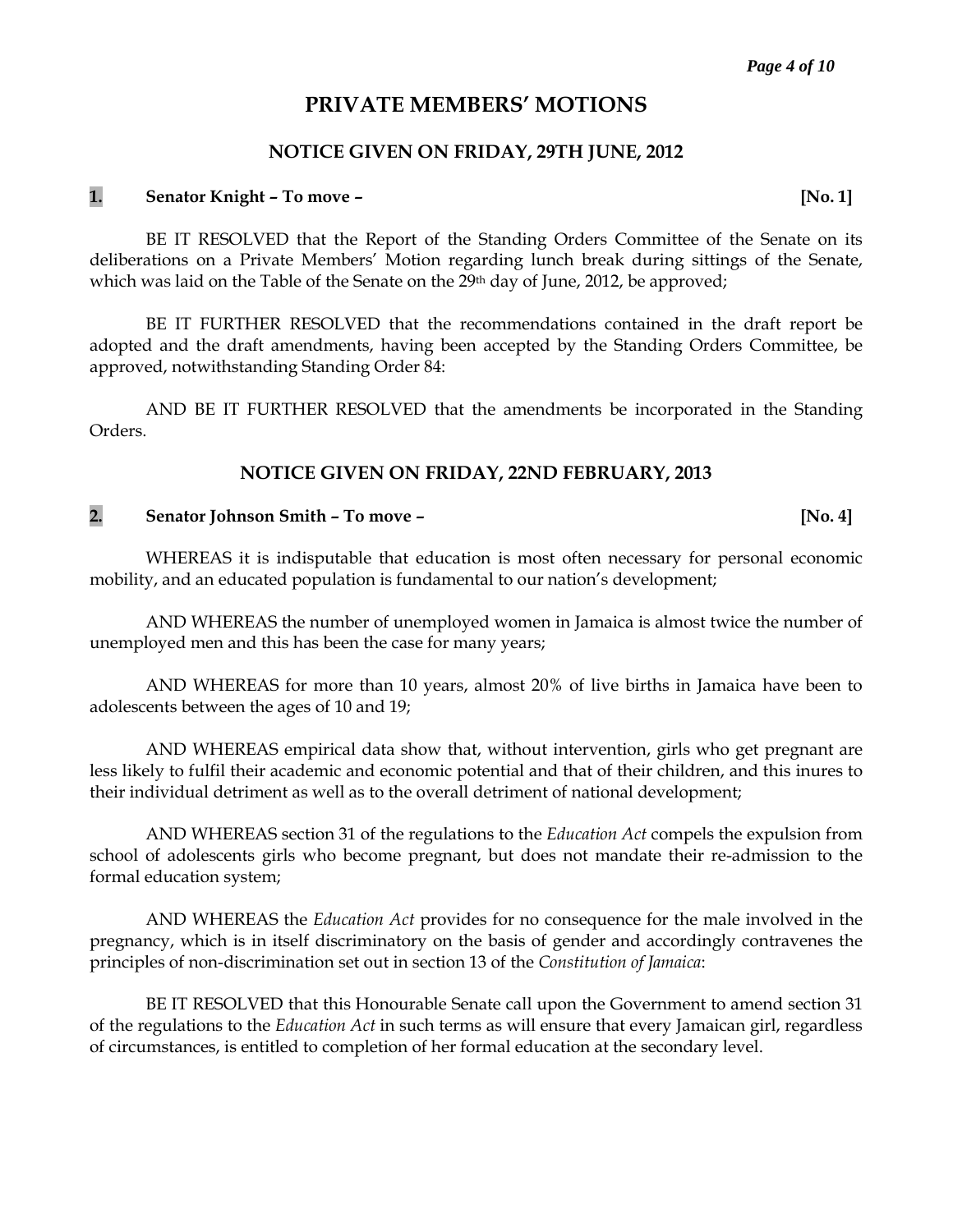#### **NOTICE GIVEN ON FRIDAY, 8TH MARCH, 2013**

#### **3. Senator Montague – To move – [No. 8]**

WHEREAS Parish Councils have responsibility for the provision and maintenance of municipal and rural markets, as well as infirmaries and golden age homes;

AND WHEREAS over the years these markets, infirmaries and homes have become very costly to operate, as a result of many factors;

AND WHEREAS one of the largest costs in their operations has been the cost of energy, which is estimated to be some 40 percent of the cost of operations;

AND WHEREAS these markets, infirmaries and homes are vital to communities across the country, but, due to the economic challenges facing the nation at this time, it is feared that their operations might be adversely affected:

BE IT RESOLVED that this Honourable Senate recommend to the Government that it use the Equalization Fund in the Ministry of Local Government and Community Development to continue the programme of installing alternate energy systems in markets and infirmaries;

BE IT FURTHER RESOLVED that the Infirmary and Golden Age Homes Farming Programme be continued;

AND BE IT FURTHER RESOLVED that the successful Trelawny energy system and the St. Thomas and St. Mary Farm Programmes, the latter of which was undertaken jointly with the Food and Agriculture Organisation (FAO), to be used as models in carrying out these initiatives.

#### **NOTICE GIVEN ON FRIDAY, 17TH MAY, 2013**

## **4. Senator Grant – To move – [No. 10]**

WHEREAS the modernization and strengthening of the agricultural sector could contribute significantly to accelerated rural development and more sustainable national economic growth;

AND WHEREAS the cooperative structure provides the institutional framework for legal incorporation of large and small farmers in the leading agricultural economies of the world and is more suitable than registration as private or public joint-stock companies for the incorporation of small and medium farms;

AND WHEREAS the existing Jamaican legislation regulating cooperatives is outdated and cannot provide the stimulus and the supportive framework required by small- and medium-sized farm enterprises;

AND WHEREAS these laws, in fact, erect constraints and create disincentives to the capitalization of cooperatives, thereby placing barriers in the path to viability of our small and medium farm operations;

BE IT RESOLVED that this Honourable Senate recommend that the Government urgently undertakes a comprehensive review of the *Cooperative Societies Act*, similar to that recently done for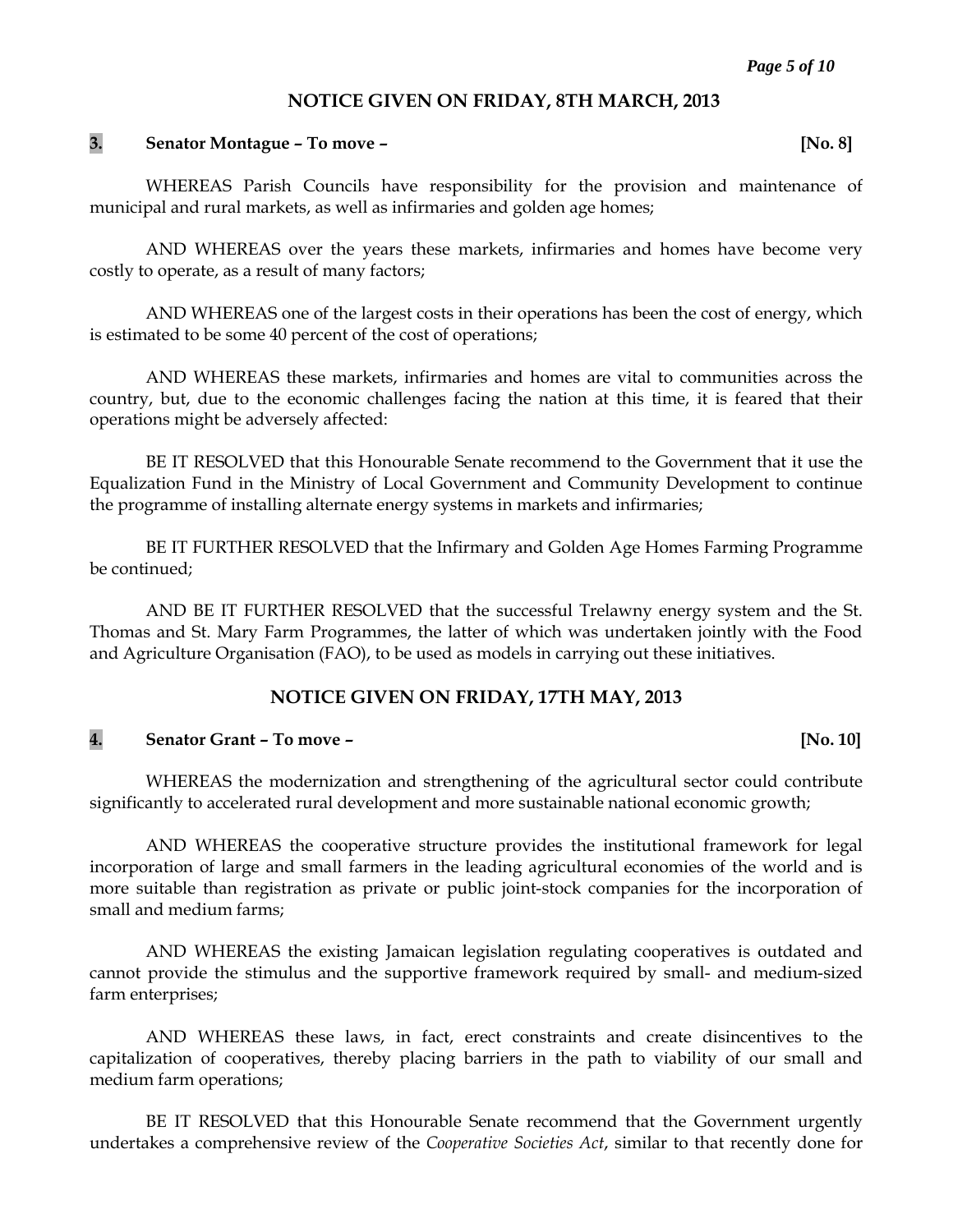the *Companies Act*, in order to replace it with modern, practical and effective legislation which can help to advance the country's development needs;

BE IT FURTHER RESOLVED that such revised legislation be designed to remove the restriction on legal entities becoming members of cooperatives and provide scope for capitalization for all types of cooperatives.

#### **NOTICE GIVEN ON FRIDAY, 19TH JULY, 2013**

#### **5. Senator Johnson Smith – To move – [No. 14]**

WHEREAS the public health goal of reducing exposure to tobacco smoke in public places is commendable, in the interests of Jamaicans as a whole, and has had support across administrations;

AND WHEREAS on July 15, 2013, the Public Health (Tobacco Control) Regulations, 2013, ("the regulations") were brought into effect by the Minister of Health;

AND WHEREAS these regulations have introduced a radically new regime affecting the personal lives and businesses of many Jamaican citizens;

AND WHEREAS, if the policy goals of the regulations are to be achieved, it is important that the new regime be reasonable, enforceable and enforced rather than honoured in the breach;

AND WHEREAS despite the powers granted to the Minister by the *Public Health Act*, the enactment of these important regulations without parliamentary debate was ill-advised given the scope and extent of the potential impact of the regulations;

AND WHEREAS the transition period of six months granted under regulation 20 applies to business operations, but not to ordinary Jamaicans:

BE IT RESOLVED that this Honourable Senate call upon the Minister of Health:

- (a) To immediately Table the regulations in the Parliament for debate and review, notwithstanding any Ministerial powers exercised by him under the *Public Health Act*; and
- (b) To immediately suspend, for no less than six months, enforcement of the regulations against individuals, and in particular regulations 3(3), 8 and 12.

#### **NOTICE GIVEN ON FRIDAY, 13TH SEPTEMBER, 2013**

#### **6. The Senate to continue debate on the motion – [No. 18]**

BE IT RESOLVED that the Senate thank His Excellency the Governor-General for his gracious Speech, delivered to both Houses of Parliament on the 4<sup>th</sup> day of April, 2013, approve the plans and programmes outlined in his gracious Speech, and place on record its appreciation of the performance of the Government during the Financial Year 2012/2013.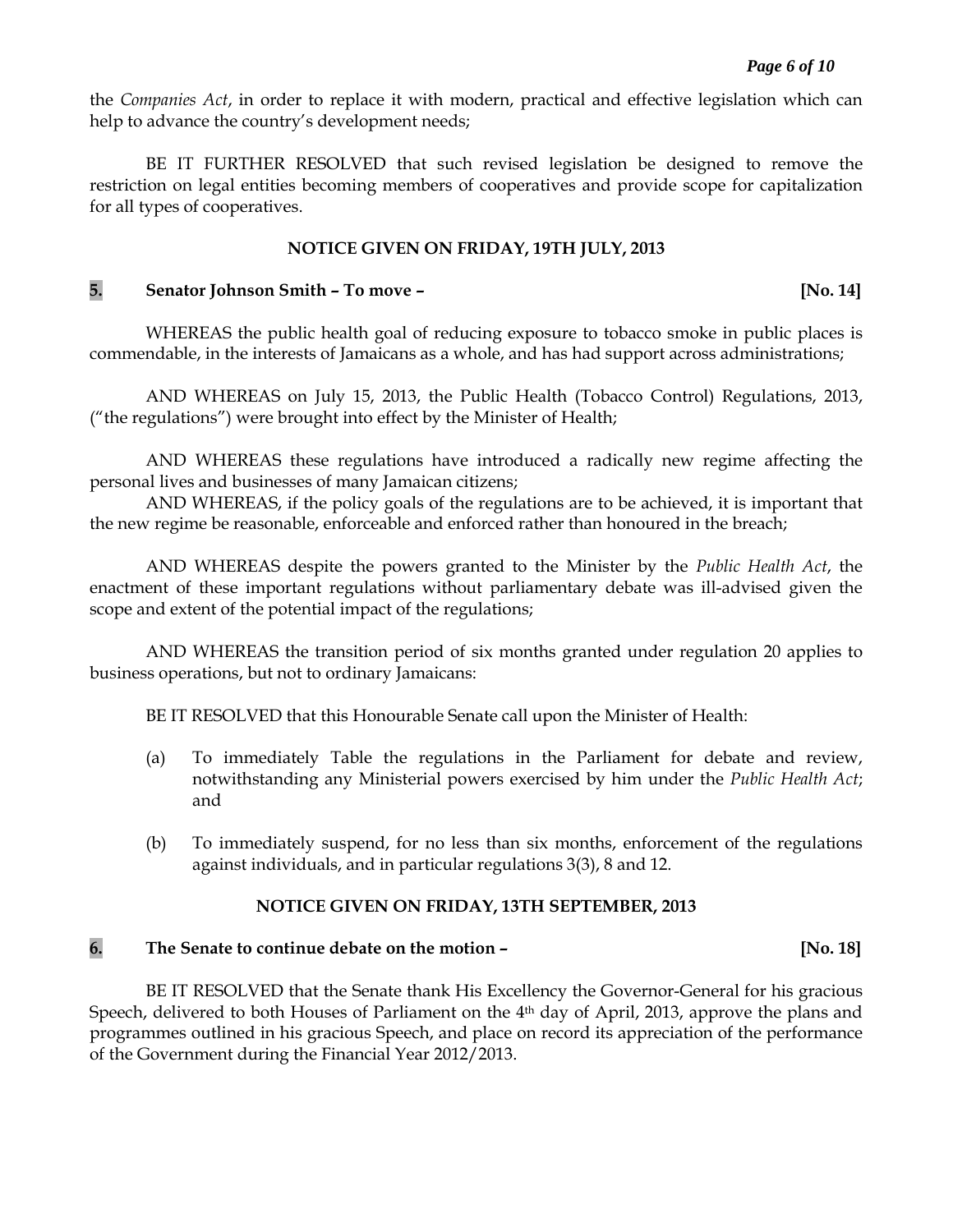#### **NOTICE GIVEN ON FRIDAY, 1ST NOVEMBER, 2013**

#### **7. Senator Duncan Price – To move – [No. 19]**

WHEREAS evidence conclusively shows that gender inequality contributes to community insecurity, losses in economic efficiency and affects the effectiveness of relationships between both men and women adversely;

AND WHEREAS measures which support gender equality in all spheres lead to inclusive growth, development, poverty reduction and security;

AND WHEREAS, over the past fifty years of Independence, women in this country have made progress, particularly in the public sector and education, and a number of legal and other social reforms now address some of the specific gender interests of women and their families;

AND WHEREAS women's participation in leadership and decision-making in the political parties and political process, the Houses of Parliament and in the local authorities lagged significantly over the year, despite the election of the first female Prime Minister;

AND WHEREAS, historically, women have been the foundation on which political parties have organized and won elections , although at no time since 1944 have women held more than 13% of seats in the House of Representatives, except in 1997 when it was 15%, albeit women constitute 51% of the population;

AND WHEREAS there is the recognition of the persistence of the cultural, social, economic and politically entrenched barriers to women's leadership, including barriers within the political parties themselves;

AND WHEREAS there is recognition of the stated commitment to *Vision 2030* and the *National Policy on Gender Equality* by governments of the two major political parties:

BE IT RESOLVED that a joint select committee be convened to consider and make recommendations that would:

- (a) Seek to identify, address and correct the systemic gender inequalities which result in women's under-representation in the Parliament, in local authorities, in the organs of political parties and on public boards, including through the use of "*temporary special measures*", as recommended under the *Convention on the Elimination of all Forms of Discrimination Against Women*;
- (b) Seek to ensure that the legislative process affords meaningful opportunities for dialogue between Parliamentarians and those they represent about proposed laws and how they will affect their families, livelihoods and community, recognising that women and men will have different needs, interests and responsibilities which are relevant to effective and responsive legislative policies.

#### **8. Senator Duncan Price – To move – [No. 20]**

WHEREAS Jamaica has achieved universal access to education for its children up to age 14, with the majority enrolled up to age 16, and the *Economic and Social Survey of Jamaica, 2012*, indicates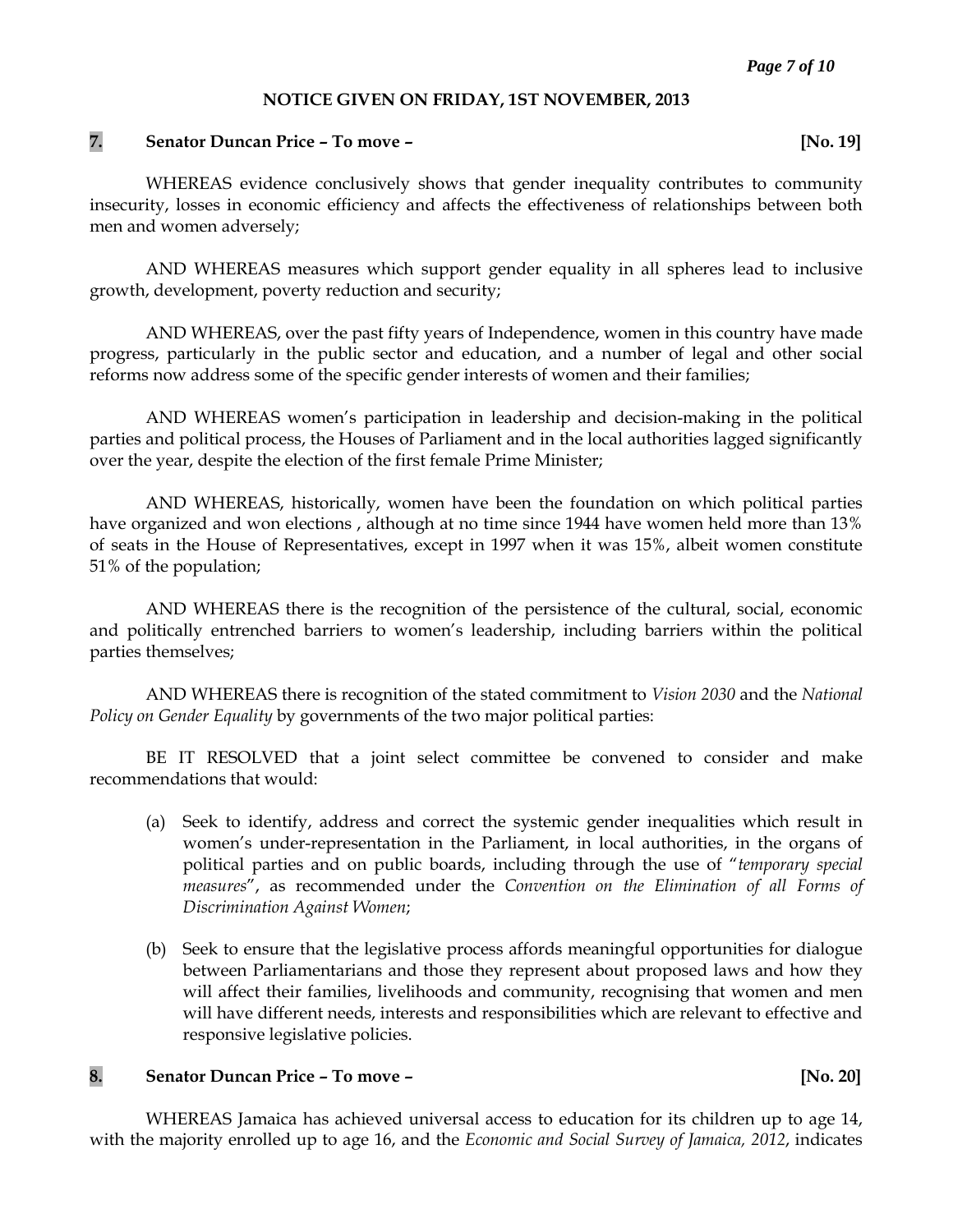that there is gender equity in school enrolment, with boys accounting for 50.5% of the total amount at the early childhood and primary education level;

AND WHEREAS the results from the Grade Six Achievement Test in 2012 show that, as with previous years, girls out-performed boys in all subject areas, while performance by gender continued to show females receiving higher grades than their male counterparts, indicating that boys continue to under-achieve when compared to girls;

AND WHEREAS the practice of streaming and exclusion of some students from activities acts as a barrier to effective performance, exacerbating the situation whereas the boys fall behind, they become over-represented in the lower streams, resulting in a negative effect on attitudes to and interest in schoolwork, contributing to a general decline in male participation in formal schooling from the secondary to the tertiary levels of the education system;

AND WHEREAS secondary departments in all-age and junior high schools, which account for nearly 16% of secondary-school enrolment, do not currently go beyond grade nine, which contributes to the high drop-out rates;

AND WHEREAS research indicates that many boys leaving school at grade nine that have no qualifications are prime targets for "dons" and negative influences in their communities, becoming purveyors of the crime and violence that beset our society;

AND WHEREAS the gender disparity is most evident at the tertiary level, where of the 74,601 students enrolled in tertiary level institutions in 2012, 62% are female and 38% are male, having a deleterious impact on the effectiveness of a balanced Jamaican workforce and a society of strong family values with positive role models:

BE IT RESOLVED that this Honourable Senate call upon the government authorities to:

- (a) Mandate that the *Education System Transformation Programme* address socio-cultural and economic factors that negatively impact boys' participation and academic achievement in the formal education system;
- (b) Seek to ensure that the *National Parenting Support Commission* include in their programme development, a comprehensive strategy to eliminate the negative stereotypes and adverse traditional beliefs of male and female behaviour, as the socialisation practices and social skills learnt at home through assigned tasks contribute to boys being less prepared for the demands and routines of school, and, therefore, impact on how they learn academically;

BE IT FURTHER RESOLVED that this Honourable Senate call upon the Government to implement a national public education campaign, targeting parents, i.e. fathers and mothers, teachers, education practitioners, political and community leaders and government officials, to address the negative gender stereotypes that limit the possibilities for boys and girls.

## **9. Senator Grant – To move – [No. 21]**

WHEREAS the Jamaica Agricultural Society (JAS), on November 25, 2003, under the patronage of the then Governor General, His Excellency, the Most Honourable Sir Howard Cooke, launched the *Eat Jamaican Campaign* under the theme *Grow What We Eat, Eat What We Grow*, in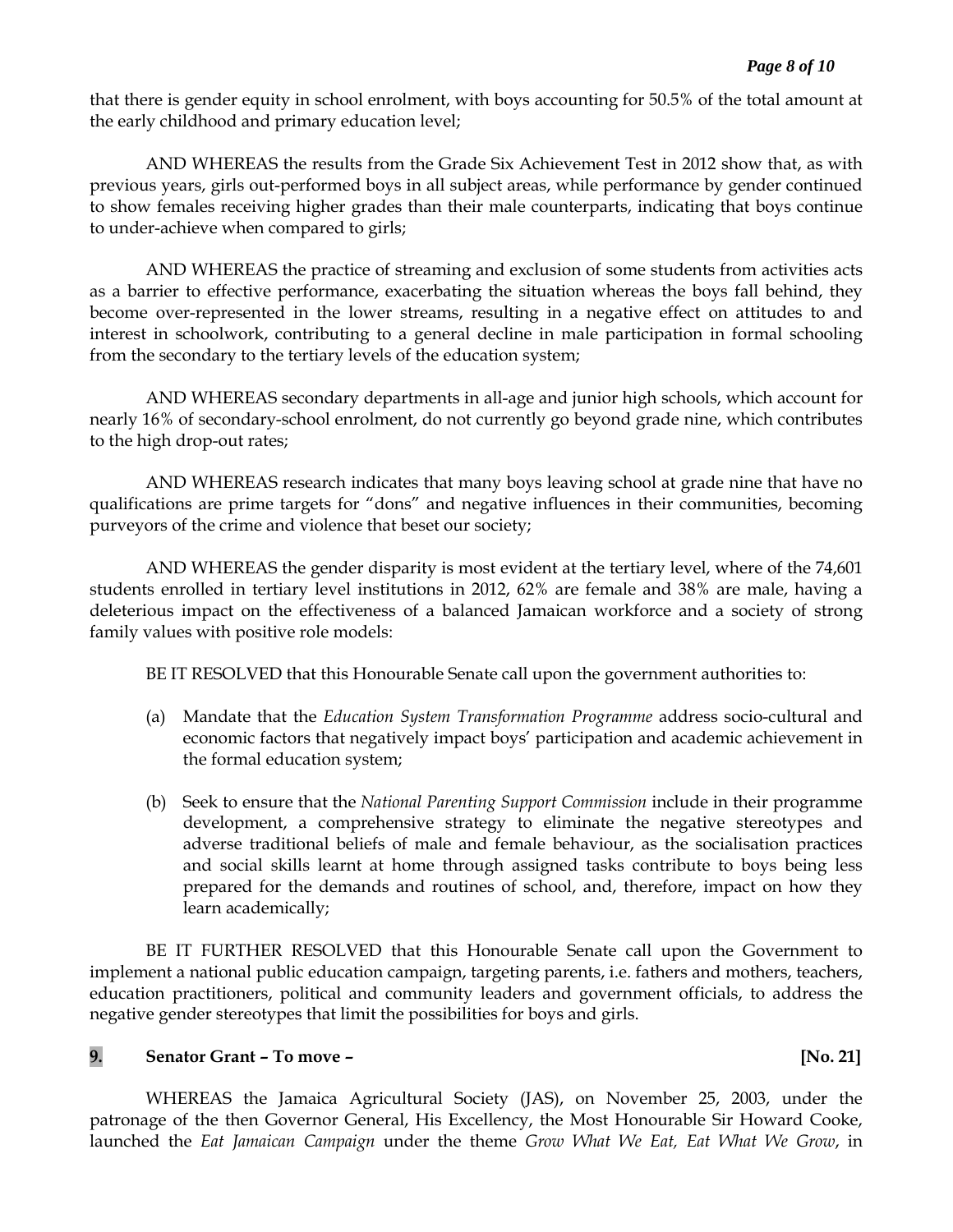collaboration with the Ministry of Agriculture and Fisheries (MOAF), aimed at sensitizing the nation on the important role of agriculture to rural, national and economic development;

AND WHEREAS the JAS, the MOAF and over 23,000 farmers of Jamaica are of the view that this campaign has served as a direct means of contributing to the nation's cuisine culture and rich heritage, increased food production, reduction of imports, import substitution, job creation, reduction of poverty and consequently the growth in Jamaica's economy;

AND WHEREAS this November  $25<sup>th</sup>$ , celebrated under the patronage of the Governor-General, His Excellency, the Most Honourable Sir Patrick Allen, represents the tenth anniversary of this campaign;

AND WHEREAS this campaign has resulted in the reduction in the weighted imports of goods from US\$100M per annum from 2000 to 2002 to US\$60M per annum from 2003 to 2012, and the increase in domestic crop production from 491,473 metric tonnes in 2003 to 610,138 metric tonnes in 2012;

AND WHEREAS the MOAF, in collaboration with the JAS, has declared November 2013 *Eat Jamaica Month* and the JAS will launch a zero hunger programme for Jamaica, in keeping with the FAO framework;

AND WHEREAS the MOAF has Tabled in our Parliament a *Food Security and Nutrition Policy for the country*;

AND WHEREAS the preferences of the Jamaican population need to be influenced during childhood toward our Jamaican foods; the JAS, in collaboration with the Jamaica 4H Clubs, will launch the *Farm to School Programme*:

BE IT RESOLVED that the Senate commend and support the MOAF, the JAS, the farmers and related agencies and stakeholders for this effort to grow what we eat.

#### **NOTICE GIVEN ON FRIDAY, 17TH JANUARY, 2014**

## **10. Senator Williams – To move – [No. 24]**

WHEREAS the Economic and Social Survey of Jamaica 2012 showed that the backlog of cases in the Supreme Court and Resident Magistrates' Courts has not decreased with the implementation of the court management system;

AND WHEREAS there is public disquiet because of the continuing unsatisfactory service and experience felt by members of the public and legal practitioners who come into contact with the court systems:

BE IT RESOLVED that this Honourable Senate request that a joint select committee be established to review the structure and operation of the court management system, and thereafter make recommendations for the improvement in the effectiveness of the administrative management of our courts, including the physical structures, human resource requirements and procedures.